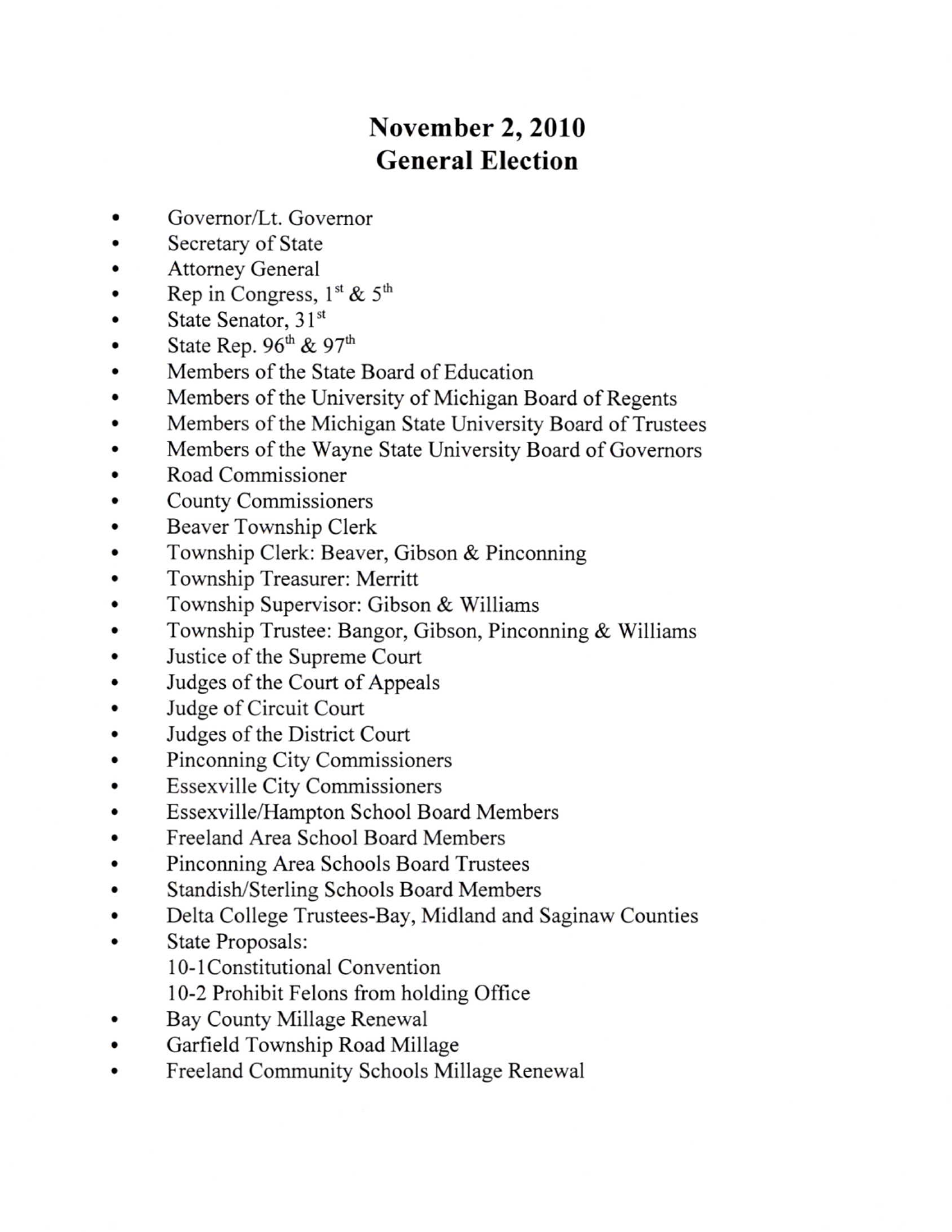RUN DATE:11/09/10 09:59 AM

01 = REGISTERED VOTERS - TOTAL

02 = BALLOTS CAST - TOTAL

03 = BALLOTS CAST - BLANK

 $\sim$ 

| REPORT-EL52 | <b>PAGE 0001</b> |  |
|-------------|------------------|--|

|  |                            | WITH 68 OF 68 PRECINCTS REPORTING |
|--|----------------------------|-----------------------------------|
|  | 04 = VOTER TURNOUT - TOTAL |                                   |
|  | 05 = VOTER TURNOUT - BLANK |                                   |

COUNTY OF BAY

NOVEMBER 2, 2010

GENERAL ELECTION

TOTAL PERCENT

80,957

40,226

| TOTAL PERCENT |
|---------------|
| 49.69         |
| .01           |

| 0001 CITY OF AUBURN                                        |
|------------------------------------------------------------|
| 0002 BAY CITY WARD 1, PCT 1                                |
| 0003 BAY CITY WARD 1, PCT<br>2                             |
| 0004 BAY CITY WARD 1, PCT 3                                |
| 0005 BAY CITY WARD 2, PCT 1                                |
| 0006 BAY CITY WARD 2, PCT 2                                |
| 0007 BAY CITY WARD 2, PCT 3                                |
| 0008 BAY CITY WARD 3, PCT<br>$1\,$                         |
| 0009 BAY CITY WARD 3, PCT 2                                |
| 0010 BAY CITY WARD 3, PCT 3                                |
| 0011 BAY CITY WARD 4, PCT 1<br>0012 BAY CITY WARD 4, PCT 2 |
|                                                            |
| 0013 BAY CITY WARD 4, PCT 3                                |
| 0014 BAY CITY WARD 5, PCT 1                                |
| 0015 BAY CITY WARD 5, PCT 2                                |
| 0016 BAY CITY WARD 5, PCT 3                                |
| 0017 BAY CITY WARD 6, PCT 1<br>0018 BAY CITY WARD 6, PCT 2 |
|                                                            |
| 0019 BAY CITY WARD 6, PCT 3<br>0020 BAY CITY WARD 7, PCT 1 |
| 0021 BAY CITY WARD 7, PCT 2                                |
| 0022 BAY CITY WARD 7, PCT 3                                |
| 0023 BAY CITY WARD 8, PCT 1                                |
| 0024 BAY CITY WARD 8, PCT 2                                |
| 0025 BAY CITY WARD 8, PCT<br>3                             |
| 0026 BAY CITY WARD 9, PCT 1                                |
| 0027 BAY CITY WARD 9, PCT 2                                |
| 0028 BAY CITY WARD 9, PCT 3                                |
| 0029 CITY OF ESSEXVILLE, PCT 1                             |
| 0030 CITY OF ESSEXVILLE, PCT 2<br>0031 CITY OF MIDLAND     |
| 0032 CITY OF PINCONNING                                    |
| 0033 BANGOR TWP, PCT 1                                     |
| 0034 BANGOR TWP, PCT 2                                     |
| 0035 BANGOR TWP, PCT 3                                     |
| 0036 BANGOR TWP, PCT 4                                     |
| 0037 BANGOR TWP, PCT. 5                                    |
| 0038 BANGOR TWP, PCT.<br>6                                 |
| 0039 BANGOR TWP, PCT. 7                                    |
| 0040 BANGOR TWP, PCT. 8                                    |
| 0041 BEAVER TOWNSHIP                                       |
| 0044 FRANKENLUST TWP<br>0045 FRASER TWP, PCT 1             |
| 0047 GARFIELD TOWNSHIP                                     |
| 0048 GIBSON TOWNSHIP                                       |
| 0050 HAMPTON TWP, PCT. 1                                   |
| 0051 HAMPTON TWP, PCT. 2                                   |
| 0052 HAMPTON TWP, PCT. 3                                   |
| 0053 HAMPTON TWP, PCT. 4                                   |
| 0054 HAMPTON TWP, PCT. 5                                   |
| 0055 HAMPTON TWP, PCT. 6                                   |
| 0056 KAWKAWLIN TWP, PCT 1                                  |
| 0057 KAWKAWLIN TWP. PCT 2                                  |
| 0059 MERRITT TOWNSHIP                                      |
| 0060 MONITOR TWP. PCT. 1                                   |

|                       |            |                          |                          |                         |                      | 11                   |                             |                          |     |
|-----------------------|------------|--------------------------|--------------------------|-------------------------|----------------------|----------------------|-----------------------------|--------------------------|-----|
|                       |            |                          |                          |                         |                      |                      |                             |                          |     |
| 01                    | 02         |                          |                          | 03                      |                      |                      | 04                          |                          | 05  |
|                       |            |                          |                          |                         |                      |                      |                             |                          |     |
| 1554                  | 880<br>336 |                          |                          | 0                       |                      |                      |                             |                          | .00 |
| 866<br>l.             | 406        | l.                       |                          | 0                       | $\ddot{\phantom{0}}$ |                      |                             |                          | .00 |
| 884                   |            | $\overline{a}$           |                          | 0                       |                      |                      |                             | ï                        | .00 |
| 871<br>l.             | 436        | ï                        |                          | 0                       |                      |                      |                             |                          | .00 |
| 805<br>J              | 273        |                          |                          | 0                       |                      | $\ddot{\phantom{0}}$ |                             |                          | .00 |
| 1056                  | 550        |                          |                          | 0                       |                      |                      |                             |                          | .00 |
| 783                   | 522        |                          |                          | 0                       |                      |                      |                             |                          | .00 |
| 923<br>ï              | 276        | $\ddot{\phantom{0}}$     |                          | $\overline{1}$          |                      | $\ddot{\phantom{0}}$ |                             |                          | .11 |
| 888                   | 288        |                          |                          | 0                       |                      |                      |                             |                          | .00 |
| 836<br>$\overline{a}$ | 411        | l,                       |                          | 0                       |                      |                      | l,                          |                          | .00 |
| 853                   | 276        |                          |                          | 0                       | $\overline{a}$       |                      | ï                           |                          | .00 |
| 813                   | 289        | $\overline{\phantom{a}}$ |                          | 0                       |                      |                      | $\ddot{\phantom{0}}$        |                          | .00 |
| 1012                  | 489        | ï                        |                          | 0                       |                      |                      | í.                          | í.                       | .00 |
| 1151                  | 611        |                          |                          | 0                       | $\ddot{\phantom{0}}$ |                      | $\ddot{\phantom{a}}$        | L.                       | .00 |
| 836                   | 519        |                          |                          | 0                       | $\overline{a}$       |                      | l.                          |                          | .00 |
| 892                   | 419        |                          |                          | 1                       | l,                   |                      | ä,                          | n.                       | .11 |
| 785                   | 320        |                          |                          | 0                       | $\ddot{\phantom{0}}$ |                      |                             |                          | .00 |
| 1003                  | 383        |                          |                          | 0                       | $\overline{a}$       |                      |                             | $\ddot{\phantom{a}}$     | .00 |
| 949                   | 370        |                          |                          | 0                       | $\ddot{\phantom{0}}$ |                      | $\cdot$ .                   | ÷.                       | .00 |
| 847                   | 312        |                          |                          | 0                       | $\ddot{\phantom{a}}$ | u.                   | ù.                          | ù.                       | .00 |
| 951                   | 430        |                          |                          | 0                       | $\ddot{\phantom{0}}$ | $\ddot{\phantom{a}}$ | $\ddot{\phantom{a}}$        | $\ddot{\phantom{a}}$     | .00 |
| 928                   | 462        |                          |                          | 0                       |                      | $\mathbf{r}$         | $\mathbf{r}$                | $\mathbf{r}$             | .00 |
| 847<br>l              | 277        |                          |                          | 0                       | L.                   | $\ddot{\phantom{a}}$ | $\mathcal{L}$               | s.                       | .00 |
| 888                   | 363        |                          |                          | 0                       | $\ddot{\phantom{0}}$ | ÷.                   | $\ddot{\phantom{a}}$        | $\mathbf{r}$             | .00 |
| 935                   | 468        |                          |                          | 0                       | ï.                   | ÷                    | ÷.                          | $\mathcal{L}$            | .00 |
| 878                   | 428        |                          |                          | 0                       | $\ddot{\phantom{0}}$ | $\ddot{\phantom{a}}$ | $\ddot{\phantom{0}}$        | $\ddot{\phantom{a}}$     | .00 |
| 858<br>$\overline{a}$ | 355        |                          | L.                       | 1                       | $\cdot$              | $\ddot{\phantom{a}}$ | $\ddot{\phantom{a}}$        | L.                       | .12 |
| 897                   | 424        |                          |                          | 0                       | ÷.                   |                      | $\cdot$ $\cdot$             | $\overline{\mathcal{L}}$ | .00 |
| 1334                  | 751        |                          |                          | 0                       | L.                   | à.                   | $\mathcal{L}^{\mathcal{L}}$ | .<br>Voqealar            | .00 |
| 1382                  | 776        |                          |                          | 0                       |                      |                      | $\ddot{\phantom{a}}$        |                          | .00 |
| 122                   | 28         |                          |                          | 0                       |                      | à.                   | ù.                          | ÷.                       | .00 |
| 913                   | 376        |                          |                          | 0                       |                      | ù.                   | $\mathbf{r}$                | l.                       | .00 |
| 1451                  | 771        |                          |                          | 0                       |                      |                      | $\ddot{\phantom{a}}$        | $\ddot{\phantom{0}}$     | .00 |
| 1346                  | 693        |                          |                          | 0                       | J.                   |                      |                             |                          | .00 |
| 1819                  | 785        |                          |                          | 0                       | L.                   |                      | $\ddot{\phantom{0}}$        | į.                       | .00 |
| 1518                  | 657        |                          | $\overline{\phantom{a}}$ | $\overline{1}$          |                      |                      | ï                           |                          | .07 |
| 2256                  | 983        |                          |                          | 0                       |                      |                      | ï                           | ï                        | .00 |
| 1487                  | 782        |                          |                          | 0                       | ï                    | ï                    |                             |                          | .00 |
| 588                   | 320        |                          |                          | 0                       |                      |                      |                             |                          | .00 |
| 1674                  | 815        |                          |                          | 1                       |                      |                      |                             |                          | .06 |
| 2058                  | 1191       |                          |                          | 1                       |                      |                      |                             |                          | .05 |
| 2724                  | 1603       |                          | $\ddot{\phantom{0}}$     | $\overline{\mathbf{c}}$ |                      |                      |                             |                          | .07 |
| 2452                  | 1199       |                          |                          | 0                       | ï                    |                      |                             |                          | .00 |
| 1146                  | 683        |                          |                          | 0                       | í.                   | ï                    |                             |                          | .00 |
| 823                   | 376        |                          |                          | 0                       |                      |                      |                             |                          | .00 |
| 933                   | 545        |                          |                          | 0                       | ï                    |                      |                             |                          | .00 |
| 1434<br>ï             | 762        |                          |                          | 0                       |                      |                      |                             |                          | .00 |
| 1497                  | 805        |                          |                          | 0                       |                      |                      |                             | ï                        | .00 |
| 1292                  | 493        |                          |                          | $\overline{\mathbf{c}}$ |                      |                      |                             |                          | .15 |
| 1467                  | 650        |                          |                          | 1                       |                      |                      |                             |                          | .07 |
| 623                   | 336        | $\overline{a}$           | ï                        | 0                       |                      |                      |                             |                          | .00 |
| 2106                  | 1021       |                          |                          | 0                       | ï                    |                      |                             |                          | .00 |
| 1583                  | 889        |                          |                          | 0                       |                      |                      |                             |                          | .00 |
| 1092                  | 642        |                          |                          | 0                       |                      |                      |                             |                          | .00 |
| 1217                  | 499        |                          |                          | 0                       |                      |                      |                             |                          | .00 |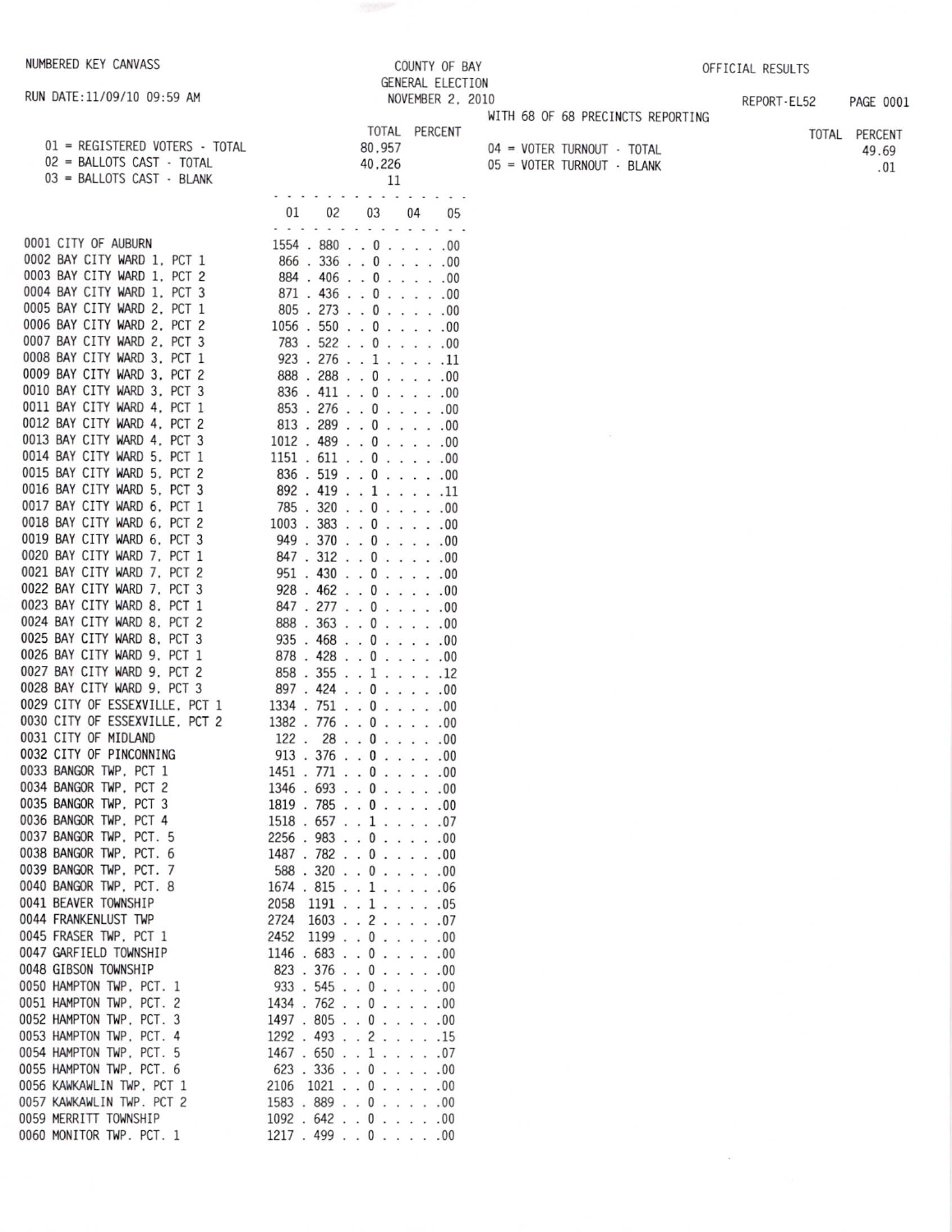| NUMBERED KEY CANVASS                                                                                                                                                                                                                                                                                                                                                                 | COUNTY OF BAY                                                                                                                                                                                                                                                                                       | OFFICIAL RESULTS                                         |             |                         |  |  |
|--------------------------------------------------------------------------------------------------------------------------------------------------------------------------------------------------------------------------------------------------------------------------------------------------------------------------------------------------------------------------------------|-----------------------------------------------------------------------------------------------------------------------------------------------------------------------------------------------------------------------------------------------------------------------------------------------------|----------------------------------------------------------|-------------|-------------------------|--|--|
| RUN DATE:11/09/10 09:59 AM                                                                                                                                                                                                                                                                                                                                                           | <b>GENERAL ELECTION</b><br>NOVEMBER 2, 2010                                                                                                                                                                                                                                                         | WITH 68 OF 68 PRECINCTS REPORTING                        | REPORT-EL52 | PAGE 0002               |  |  |
| 01 = REGISTERED VOTERS - TOTAL<br>$02$ = BALLOTS CAST $\cdot$ TOTAL<br>03 = BALLOTS CAST - BLANK                                                                                                                                                                                                                                                                                     | TOTAL PERCENT<br>80.957<br>40,226<br>11                                                                                                                                                                                                                                                             | 04 = VOTER TURNOUT - TOTAL<br>05 = VOTER TURNOUT - BLANK | TOTAL       | PERCENT<br>49.69<br>.01 |  |  |
| (CONTINUED FROM PREVIOUS PAGE)                                                                                                                                                                                                                                                                                                                                                       | 02<br>01<br>03<br>04<br>05                                                                                                                                                                                                                                                                          |                                                          |             |                         |  |  |
| 0061 MONITOR TWP. PCT. 2<br>0062 MONITOR TWP. PCT. 3<br>0063 MONITOR TWP. PCT. 4<br>0064 MONITOR TWP. PCT. 5<br>0065 MONITOR TWP. PCT. 6<br>0066 MT. FOREST TOWNSHIP<br>0067 PINCONNING TOWNSHIP<br>0068 PORTSMOUTH TWP. PCT. 1<br>0069 PORTSMOUTH TWP. PCT. 2<br>0070 PORTSMOUTH TWP. PCT. 3<br>0072 WILLIAMS TWP. PCT. 1<br>0073 WILLIAMS TWP. PCT. 2<br>0074 WILLIAMS TWP. PCT. 3 | 1900<br>$1084$ 0 00<br>1509.907.00.000<br>1324.822.0.0.0.00<br>1705.901.00.000<br>1015 . 612 0 00<br>$1118 + 485 + 0 + \ldots 00$<br>1840.896.00.000<br>1105 . 626 0 00<br>860.513.00.000<br>816 . 371 0 00<br>$1781$ $1022$ $\ldots$ 0 $\ldots$ $\ldots$ 00<br>1320.656.00.000<br>538.327.0.0.0.00 |                                                          |             |                         |  |  |